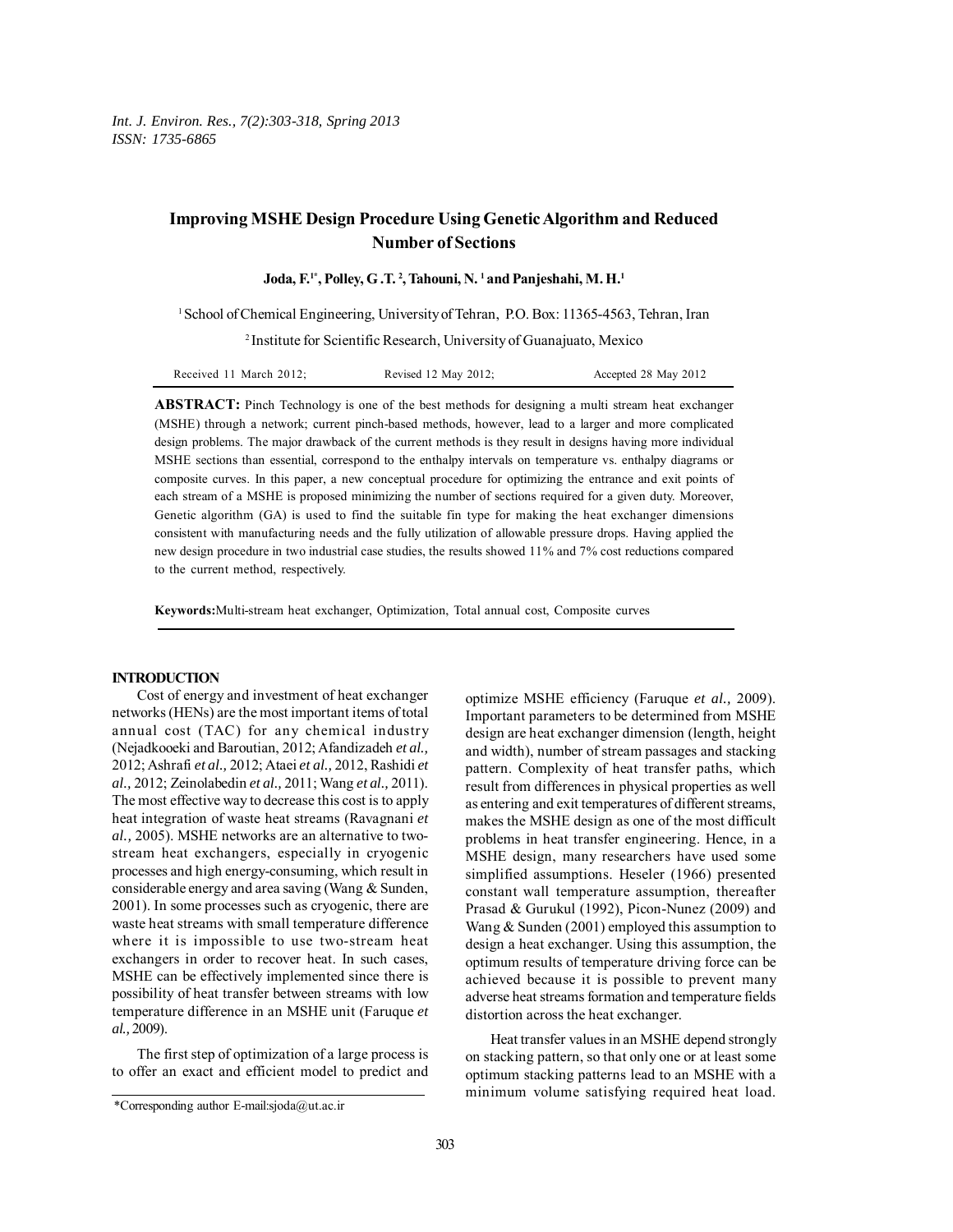Importance of stacking pattern in these heat exchangers was detected by Suesman and Mansour (1979) and Prasad (1996). In the method presented by Prasad, due to constant wall temperature, the temperature driving force per each plate is independent of stacking pattern; therefore different stacking pattern will not have a significant action on MSHE design. Accordingly, it is not possible to investigate the effect of different stacking pattern using the MSHE design methods presented by Picon-Nunez et al. (2002) and Wang and Sunden (2001) because of employing this assumption. Fan (1966) ,according to quantified observation, claimed that minimum volume can be obtained using the segregated method. Ghosh et al. (2011) recently have presented a new method to determine the optimum stacking pattern in multi-stream plate fin heat exchangers (MSPFHE) using genetic algorithms. In addition to optimization of MSHEs, HEN optimization has a major contribution to the cost of industrial processes. Pinch Technology (PT) is a conceptual tool for optimization of a HEN. Network synthesis using conventional heat exchangers has been investigated by many researchers and considerable energy and capital cost savings can be achieved by heat integration in chemical processes. The MSHEN is a complex subject which has not received a lot of academic attention. Picon- Nunez and Polley (1999) extended this technique for MSHEs using the temperature vs. enthalpy diagrams or composite curves. Wang and Sunden (2001) presented a new methodology for design of MSHEs through optimization of HENs. Yee et al. (1990) showed (using mathematical programming) that applying MSHE instead of two-stream heat exchangers in an HEN is more cost-effective. They did not consider the effect of MSHE dimension and stream pressure drops in their model. Other authors such as Kamath et al. (2009), Faruque et al. (2009) have extended the approach proposed by Yee et al. Prasad (1996) and Picon-Nunez et al. (2002) observed the design of MSHENs in a manner that considered the importance of surface selection. Since individual streams enter (and leave) the MSHE at different temperatures, the thermal matching of the streams appears to be a complex problem. However, Picon et al. (2002) like Yee and Grossman (1990) still applied pinch technology to the MSHEN in a way that developed component parts for sections of the exchanger that corresponded to heat load intervals given by the composite curves. Therefore, in each section all the hot streams enter and leave the section at the same temperature. The same rule, of course, is applied to the cold streams. MSHE design with some sections is a difficult problem. Although it will be easier when the same type of streams have the same temperatures determined

according to vertical heat transfer method, this condition leads to design of an MSHE which its number of sections is more than necessary. Therefore, a large volume MSHE will be achieved that lead to increased TAC. If the streams are arranged in vertical heat transfer, either a lot of space is wasted or extra header is required. The problem becomes serious when the number of streams increases. These headers are only used for distributing the streams. Therefore, they occupy relatively large volume without increasing the heat transfer efficiency. Pua (2001) presented a mathematical model to determine optimum entrance and exit points of streams in a MSHE. Nevertheless, their method is time consuming and difficult to program. In this paper, a conceptual method which is easy to use, based on thermodynamics concepts, is presented that enables the designer to find optimum entrance points in a MSHE. This approach yields a situation in which the individual heat exchange matches do not cover the same temperature spans for the streams which enter and leave the sections at different temperatures. It should be noted that design method based on log mean temperature difference (LMTD) method is valid only for MSHE with the same temperature for the same streams (say hot streams) in each section. Prasad (1996) presented a method for MSHE design which can be used even if the entering and exist temperatures of the streams passing through the exchanger are not equal. In this paper, consequently, the Prasad's method is used after reducing the number of sections. Finally, a GA optimizer is used to find optimum type of secondary surfaces along with unifying the flow length of all streams per individual section and obtaining a unified height per all MSHEs in different sections.

### **MATERIALS & METHODS**

The scope of heat recovery can be determined by plotting all process streams on temperature enthalpy axes. Within each temperature range, the hot streams are combined to produce a composite hot stream. Similarly, the composite curve of the cold streams for the problem can be produced. In any temperature range, the enthalpy change of the composite stream is the sum of the enthalpy changes of the individual streams. Specifying the hot utility or cold utility heat duty or  $\Delta T_{min}$  fixes the relative position of the two curves. Process composite curves can be drawn given flowing heat capacity, supply and target temperatures of hot and cold streams and minimum temperature approach. When heat capacity is assumed to remain constant during heating or cooling, composite curves are formed from straight lines (hot composite curves and cold composite curves) where each change in slope is related to the entry and exit of a stream or more.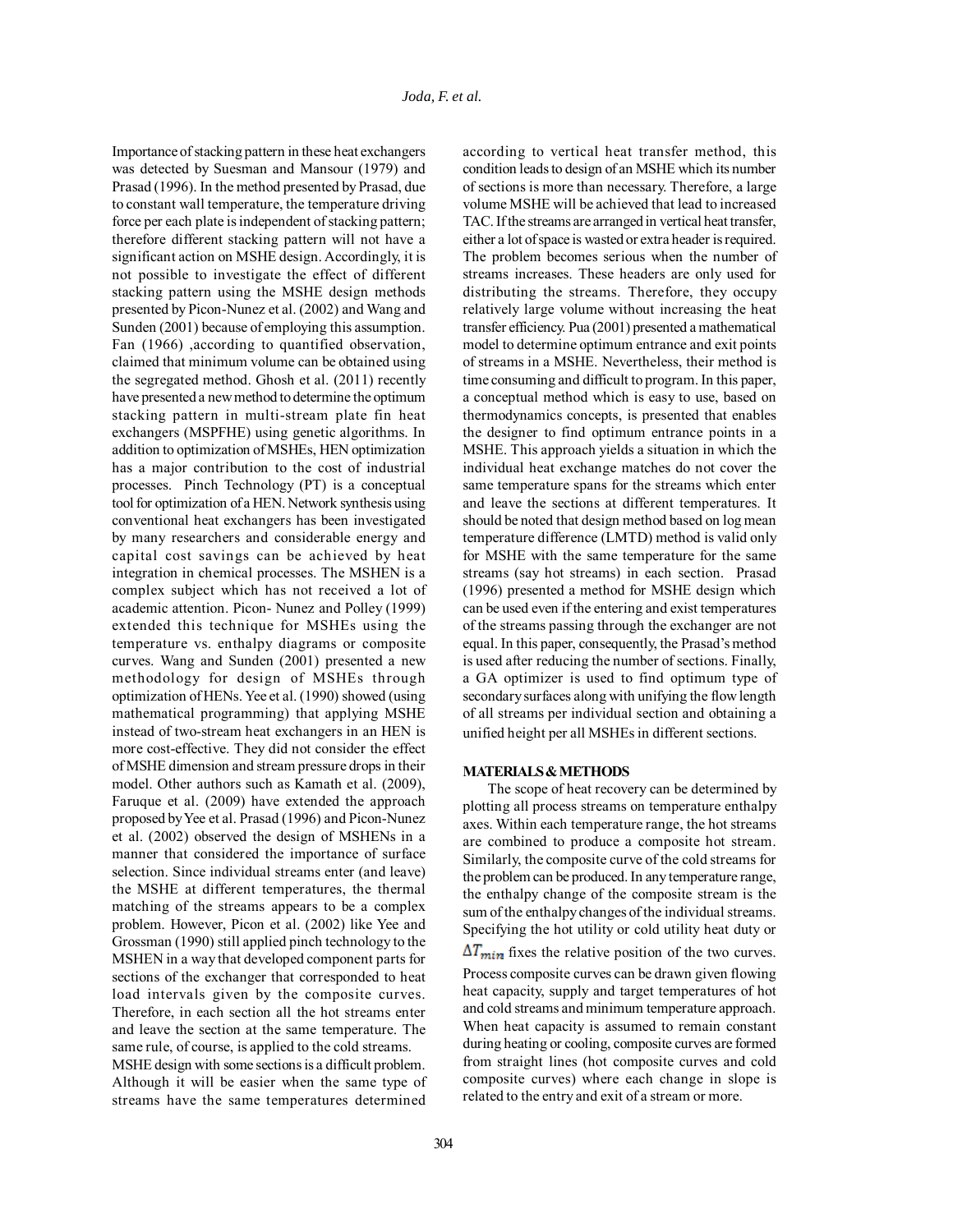Investigation of Heat transfer and flow phenomenon in an MSHE is one of the most complex problems in heat engineering because different streams enter and exit in different temperatures. If the whole heat exchanger is considered as a series of block units which are defined by the enthalpy intervals given by the process composite curves, an MSHE can be used to transfer heat between different cold and hot streams flowing in each enthalpy interval (section). An enthalpy interval is created by drawing vertical lines coming out from two adjacent kink points (points at which the slopes of composite curves through the stream entrance and exit change) whether on hot composite curves or cold composite curves and characterized by a temperature field (inlet and outlet temperatures), a heat load and a stream population. Therefore, a multistream plate-fin heat exchanger is composed of several block sections with intermediate entry and exit stream points along the unit length, specified by the composite curves. Once every block has been sized independently from others, they are put together to become the multi-stream heat exchanger in view of manufactures constraints. A typical process composite curve is shown in Fig. 1. This problem would require eight individual sections according to vertical heat transfer and it is necessary to design 8 MSHEs.

Kays and London (1984) showed that in a PFHE, heat transfer coefficient (h) and fanning factor (f) of a large number of fins can be correlated versus Reynolds number according to the following equations.

 $i = aRe^{-b}$  (1)

$$
f = c \operatorname{Re}^{-d} \tag{2}
$$

where a, b, c, d are coefficients whose value dependent on fin type.

$$
Re = \frac{4Gr_h}{\mu}
$$
 (3)

The only open-literature experimental data for obtaining the above constants has been presented by Kays and London for different types of plate fins. The main geometrical parameters of a plate and fin exchanger are: ratio of total surface area of one side of the exchanger to volume between plates  $(\beta)$ , plate spacing  $(\delta)$ , ratio of secondary surface area to total surface area ( $f_s$ ), hydraulic diameter ( $d_h$ ), fin thickness ( $\tau$ ) and fin thermal conductivity  $(K)$ . Once the surface type is specified, all these parameters are automatically known.



**Fig. 1. Typical composite curves**

Colburn factor and Pressure drops  $(\Delta P)$  of PFHE are defined as:

$$
\Delta P = \frac{G^2 f L}{2 \rho r_h} \tag{4}
$$

$$
j = \frac{h}{C_P G} \Pr^{2/3}
$$
 (5)

 $r<sub>h</sub>$  is hydraulic radius and G is mass velocity of fluid moving through free flow area  $(A<sub>c</sub>)$ .

$$
j = \frac{\dot{m}}{nWA_c} \tag{6}
$$

If  $P_f$  (fin density (fin/m)) is large relative to 1, then

$$
\frac{A_c}{A} = \frac{1}{r_h} \tag{7}
$$

The value of Heat load (Q) per each layer is equal to:

$$
Q = m \left(\Delta H\right) = h\left(nW\right)LA\eta\left(T - T_s\right) \tag{8}
$$

where, T and  $T_s$  are fluid bulk density and wall temperature, respectively. η is overall surface efficiency and will be obtained from the following equation for rectangular fins (Picon-Nunez and Polley, 2002).

$$
\eta = 1 + f_s \left\{ \frac{\tanh\left[\left(\frac{2h}{\kappa \tau}\right)^{\frac{1}{2}}\left(\frac{\delta}{2}\right)\right]}{\left[\left(\frac{2h}{k_f \tau}\right)^{\frac{1}{2}}\left(\frac{\delta}{2}\right)\right]} - 1 \right\}
$$
(9)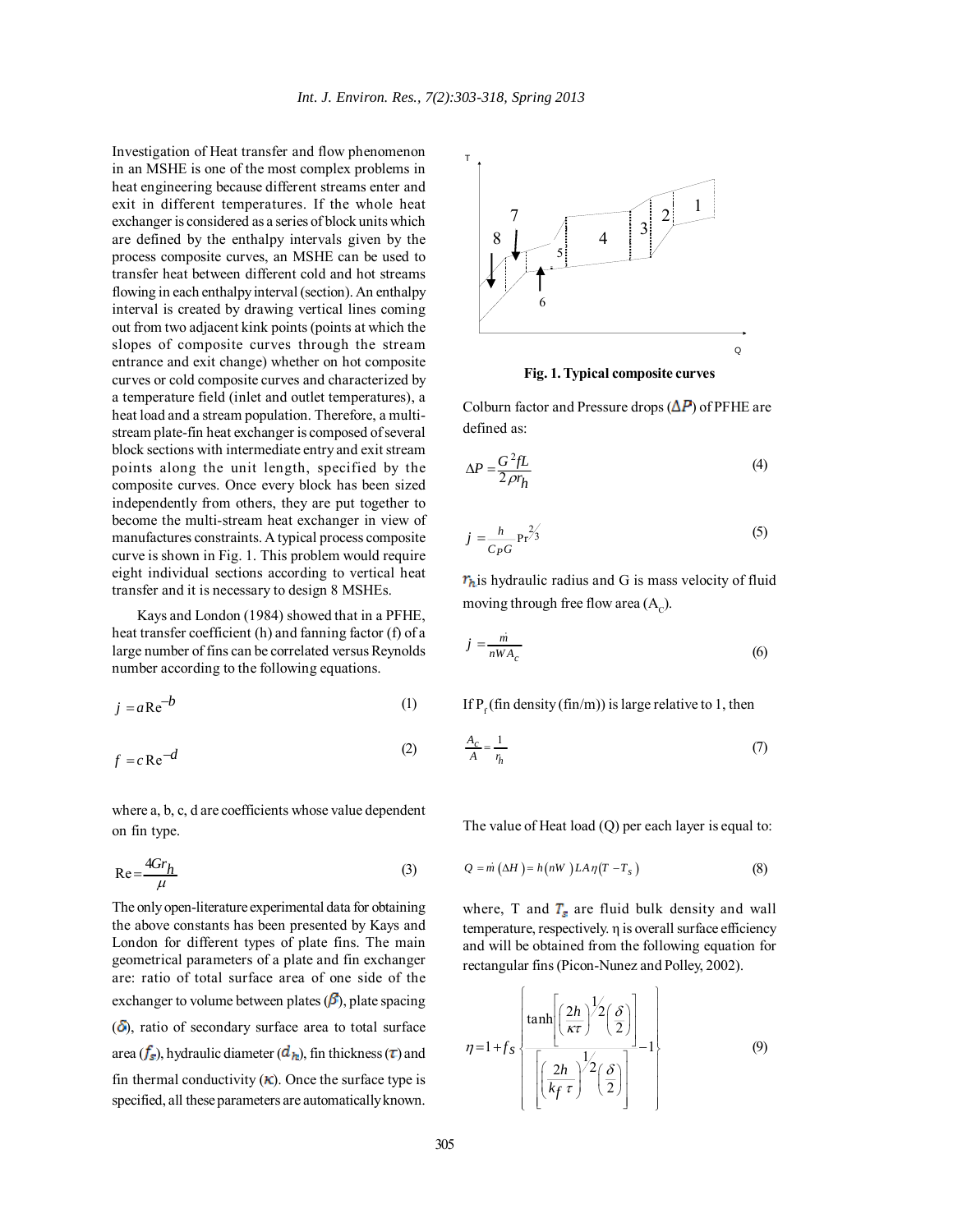Thus far, two different methods to design of an MSHE in each section have been employed.

First, Picon and Polley (2002) presented a fully developed thermal design procedure for multi-stream plate-fin exchangers and its connection with process heat integration. MSHE design based on Picon-Nunez method (PN method) proceeds by selecting two streams (critical and reference stream) whose allowable pressure drops are lower than others per each section. The main part of MSHE design in their method is based on pressure drop and heat value transferring between them. Hence, MSHE length is equal to length of a two-

stream PFHE (containing critical and reference stream) to fully utilize critical stream allowable pressure drop. Therefore, by developing a design method based on LMTD for two-stream PFHEs and uniform passage heat load assumption, one can design MSHEs based on the Number of passages for these two streams. They assumed constant wall temperature and vertical heat transfer assumption to be valid. Their method is limited to design a MSHE with the same type streams that enter and exit heat exchanger at the same temperature. The constant wall temperature is used for selecting fin type of streams. They concluded that same type streams have the same value of  $h * A$  (h is heat transfer coefficient and A is heat transfer area). They mentioned that in multi-stream exchangers, full utilization of available pressure drop is seldom achieved in spite of initial design objective. Panjeshahi et al. (2010) developed a new method based on the method proposed by Picon\_Nonez *et al.,* 2002. This approach is capable of utilizing the maximum allowable stream pressure drops, and this approach can result in minimum surface area requirements.

Second, Prasad (1996) presented a method to design a counter current MSHE with consideration of extended surface selection which can be utilized for any section, even if the same streams have different entry and exit temperatures because only the constant wall temperature assumption has been applied to derive this method. Fully utilization of allowable pressure drop and application of MSHE design method per each section has further shown the superiority of this method over the old method. Since we have used this method to design an MSHE in each section produced based on proposed method here, all equations and relations of MSHE design related to this method will be explained.

From the above equations (heat transfer, pressure drop and equations related to extended surfaces), the number of layers of each stream (nW) can be calculated from the following equation (Prasad 1996).

$$
(nW)^{(2+d-b)} = \frac{c \Delta H m^{(2+d-b)} \mu^{(b-d)} (pr)^{2/3}}{\alpha A_c^{(2+d-b)} 2^{2(b-d)} C_p r_h^{(b-d)} \eta \Delta T \Delta P \rho}
$$

Where, ∆T is weighted by means of entry and exit temperature of streams.

$$
(11)
$$

(10)

$$
\Delta T_{he} = \frac{\sum_{i=1}^{i=nh} \dot{m}_i C_{pi} T_{i,in}}{\sum_{i=1}^{i=nh} \dot{m}_i C_{pi}} + \frac{\sum_{i=1}^{i=nc} \dot{m}_i C_{pi} T_{i,out}}{\sum_{i=1}^{i=nc} \dot{m}_i C_{pi}}
$$
(12)

$$
\Delta T_{ce} = \frac{\sum_{i=1}^{i=nh} m_i C_{pi} T_{i,out}}{\sum_{i=1}^{i=nh} m_i C_{pi}} + \frac{\sum_{i=1}^{i=nc} m_i C_{pi} T_{i,in}}{\sum_{i=1}^{i=nc} m_i C_{pi}}
$$

$$
\Delta T = \frac{\Delta T_{he} + \Delta T_{ce}}{2} \tag{13}
$$

From Eqs. 1, 3, and 5, heat transfer coefficient can be obtained.

$$
h = \frac{2^{2b} a C_p m^{(b+1)} r_h b}{(n W A_c)^{(b+1)} \mu^b (Pr)^{2/3}}
$$
(14)

According to constant temperature assumption and knowing the number of layers and heat transfer coefficients, the flow length can be obtained.

$$
L = \frac{\dot{m}\,\Delta H}{h\left(nW\right)\,A\,\eta\left(T\,-T_s\right)}\tag{15}
$$

where wall temperature  $(T<sub>s</sub>)$  is easily calculated according to Eq. 16:

$$
T_s = \frac{\sum (nW) h_h A_h T_h}{\sum (nW) h_h A_h} + \frac{\sum (nW) h_c A_c T_c}{\sum (nW) h_c A_c}
$$
(16)

In both methods, MSHE height is determined through comparing the design results of MSHE in different sections. A section with the biggest height is defined as Reference section and height of this section is considered as MSHE height and then the type of fin and Reynolds number of some streams of sections except reference section changed to achieve uniform height in all sections. Thus, a more complex design problem is divided to some easier and smaller ones.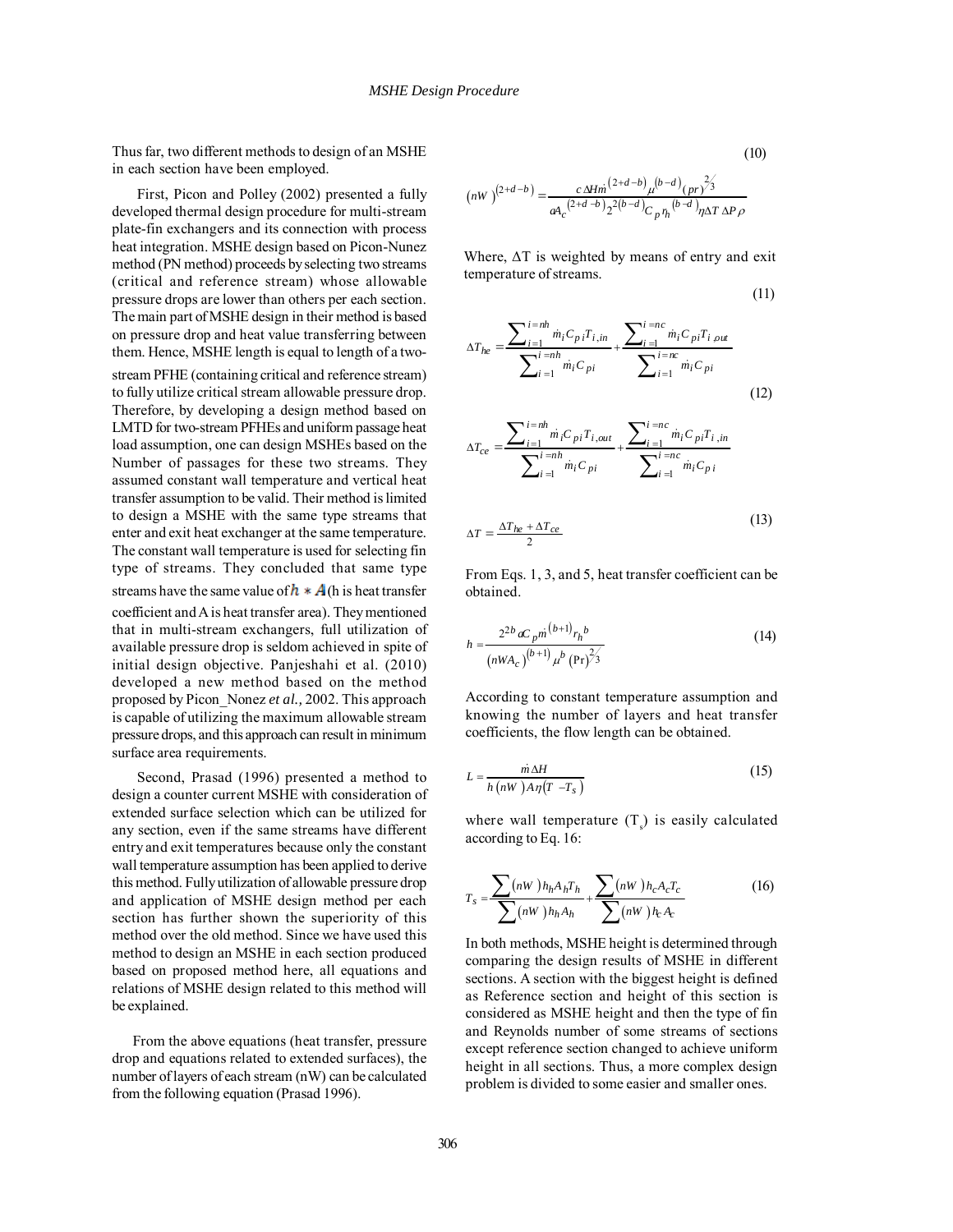Although, MSHE can be designed by using an easy method based on LMTD method because of validity of vertical heat transfer assumption and temperature equality for the same type of streams in each section, design leads to an MSHE whose geometry dimensions are larger than reality. Therefore, it is necessary to find the optimum inlet and outlet temperature per each section. More cost and space saving can be obtained through merging a section which has small heat load with its previous section. Also, we can reduce complexities of a section which include a stream with a low heat load by transferring it to the neighboring section in which a part of heat transfer of this stream occurs. In the next section we will explain how to find optimum point of entrance and exit of stream and minimum number of necessary sections.

After having specified fin type and allowable pressure of streams per each section, maximum flow length can be calculated according to Eq. 15. As seen from the following equation, allowable pressure drop is distributed to different sections base on heat load of enthalpy interval.

$$
\Delta P_{k,j} = \Delta P_{k\ total} \left( \frac{\Delta H_{k,j}}{\Delta H_{k\ total}} \right) \tag{17}
$$

Different streams have different maximum flow length, due to different allowable pressure drop. Therefore, the smallest length is selected as a length of MSHE and Reynolds number of the other streams must be changed to achieve the given duty. In current methods, either free flow area has been calculated based on only rectangular fins, or it has not mentioned to any formula for calculating it. Here, free flow area is calculated with consideration of fin parameters of all kind of fins. If fin is of the type louvered fin or triangular plain fin, free flow area can be obtained as (Shah *et al.,* 2003):

$$
A_c = \frac{\delta}{P_f} - \tau \sqrt{\delta^2 - \frac{1}{P_f}}
$$
 (18)

For other types of fin, this area is assumed to be rectangular in shape; therefore, the free flow area is defined as:

$$
A_c = (P_f - 1)(F_P - \tau)(\delta - \tau) \tag{19}
$$

MSHE width is set to constant value; therefore, height of MSHE can be determined based on the number of layers.

$$
H = \sum_{k=1}^{m} \left( N p \delta \right)_k + \left[ 1 + \sum_{i=1}^{m} \left( N p \right)_k \right] \varepsilon \tag{20}
$$

When a MSHE have some different sections, each section is designed individually in such a way that uniform length is achieved. Despite achieving the uniform length per section, height of MSHE in different sections must be unified because of manufacturing requirement and easy flow distribution. Hence, the section whose height is larger than others is selected as reference section and design of MSHE in the other sections is repeated until the MSHE height achieves to reference height. It seems that height and length unification depend on each other and their calculation must be done simultaneously for considering interactions between them.

Design of an MSHE in a way that flowing streams in each section must have equal flow length and height of heat exchanger in different sections must be same, depends on fin parameters and Reynolds number of streams. Here, Optimum fin types used per stream flow passages for all sections are selected by GA to minimize the heat exchanger network TAC which is accompanied with satisfying two mentioned constraints and pressure drop maximization of a stream through determining Reynolds numbers to solve a nonlinear set of equations.

In many papers, geometry parameters of fins (fin pitch, fin length and fin density) are usually selected as decision variables of optimization. In this paper, the necessary data to identify 57 fins specified by Kays and London, have been collected and arranged based on their numbers. Therefore, if fin number according to their number in the data base is selected as GA decision variable, the number of optimization variables will become less than those when decision variables are fin geometry parameters.

In GA, a population of chromosomes, which is usually generated randomly, is selected as an initial solution instead of selection a point in the traditional optimization methods. Therefore, possibility of convergence will be increased due to extension of search space. Three operators used for generation of next population are reproduction, crossover, and mutation respectively. Most proper chromosomes of current generation (parent chromosomes) to produce chromosomes of next generation (offspring) are selected by reproduction operator based on their fitness function value. The one point crossover operator, which is usually used in GA, selects randomly a bit from parent chromosomes and split them from this point. Two new chromosomes are created through exchanging tails. If the value of a bit in a chromosome of new generation is randomly changed which is done by mutation operator, then the opportunity of escaping from falling into local optimum is increased due to searching in vicinity of the chromosome (Boozarjomehry and Masoori, 2007).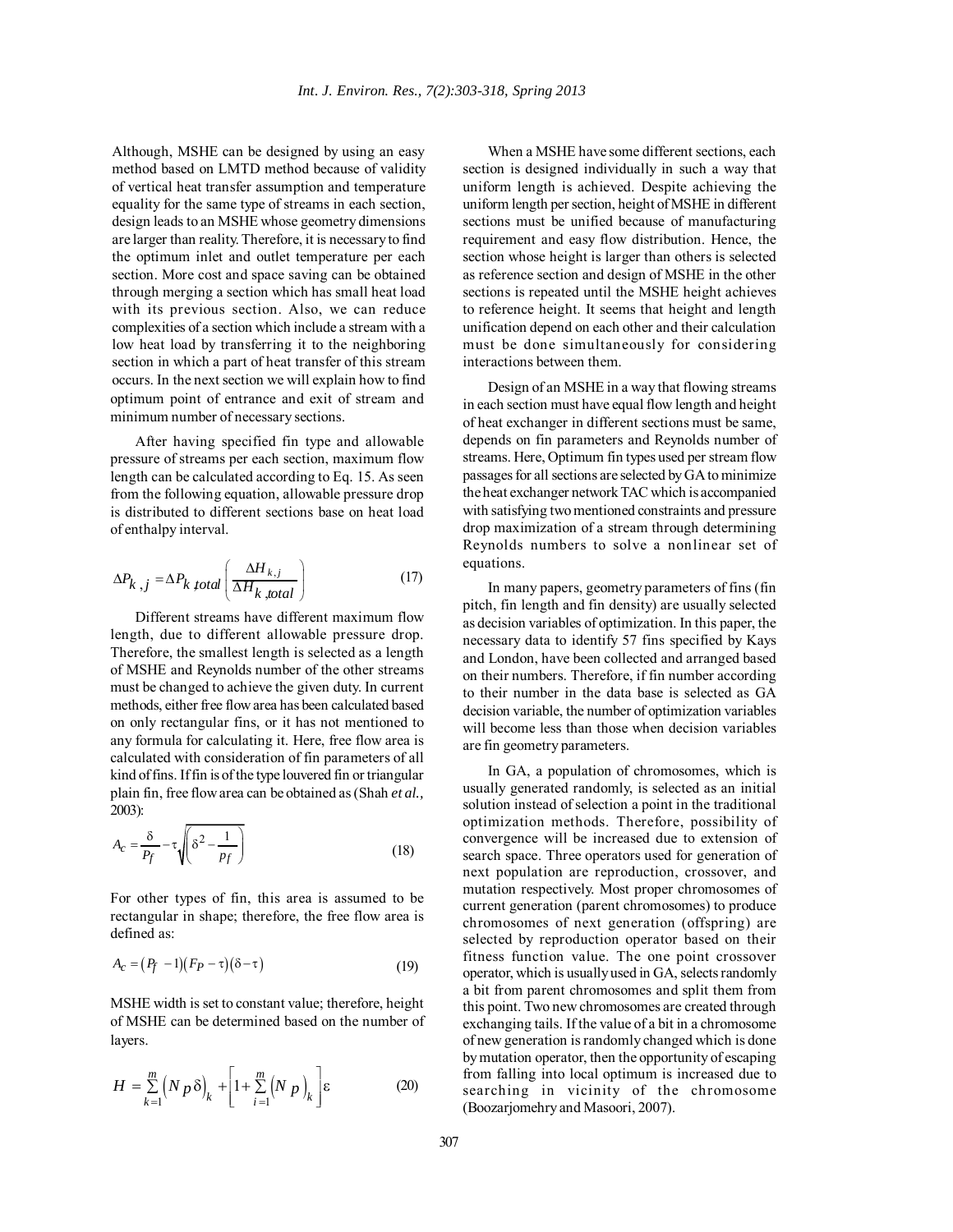Here, a new methodology is proposed to reduce individual sections defined by the alignment of the hot and cold composite curves for MSHE design. Consolidation of individual sections will be continued before violation of heat transfer and thermodynamic laws and prohibiting inverse heat transfer throughout the heat exchanger. Optimum stream entrance and exit points will be achieved by applying the golden rule presented here, so that older methods' complexities will be decreased considerably.

Golden rule: Entry ports must be positioned so that there is a finite temperature difference between the incoming stream and the opposing streams.

Here we explain how this rule can be employed for input cold and hot streams.

a: For a hot stream entering at a position lower than the hot composite curve the options can be

identified by drawing a horizontal line moving right. b: The cold streams entering the exchanger also require to be matched against hot streams at a finite temperature difference. We can adopt the same approach to check feasibility. This time we have horizontal lines that go to the left.

As illustrated, the example in Fig. 1 needs eight sections. In this example we observe (Fig. 2) the hot stream entering at the second entry temperature on the hot composite is hot enough to be matched against the cold streams leaving the exchanger. However, this is not the case for the third entry point (Fig. 3). This stream cannot be matched with those cold streams. Therefore, it must be used in a separate section.

The second item of the golden rule is used to check reducing sections from the viewpoint of input cold streams. For example, a horizontal line going to the left should be drawn from the input port of cold streams of section 1 to check feasibility of combining the section 1 and 2. If this line has a finite difference from the port of output hot streams of section 2, unification of sections 1 and 2 will not have any problems. In order to check the feasibility of integration of section 3 to the last unified section, this trend should be able to continue. It means that the distance between incoming hot stream to section 3 and the opposing cold stream from unified section must be checked (Fig. 4). From the information displayed in Figs 2, 3 and 4, we observe that a first section of the exchanger could involve the streams shown in the box highlighted in Fig. 5.



**Fig. 2. Locating the first entry point of hot stream**



**Fig. 4. Locating the first entry point of cold stream**



**Fig. 3. Locating the second entry point of a hot stream**



**Fig. 5. Definition of Section 1**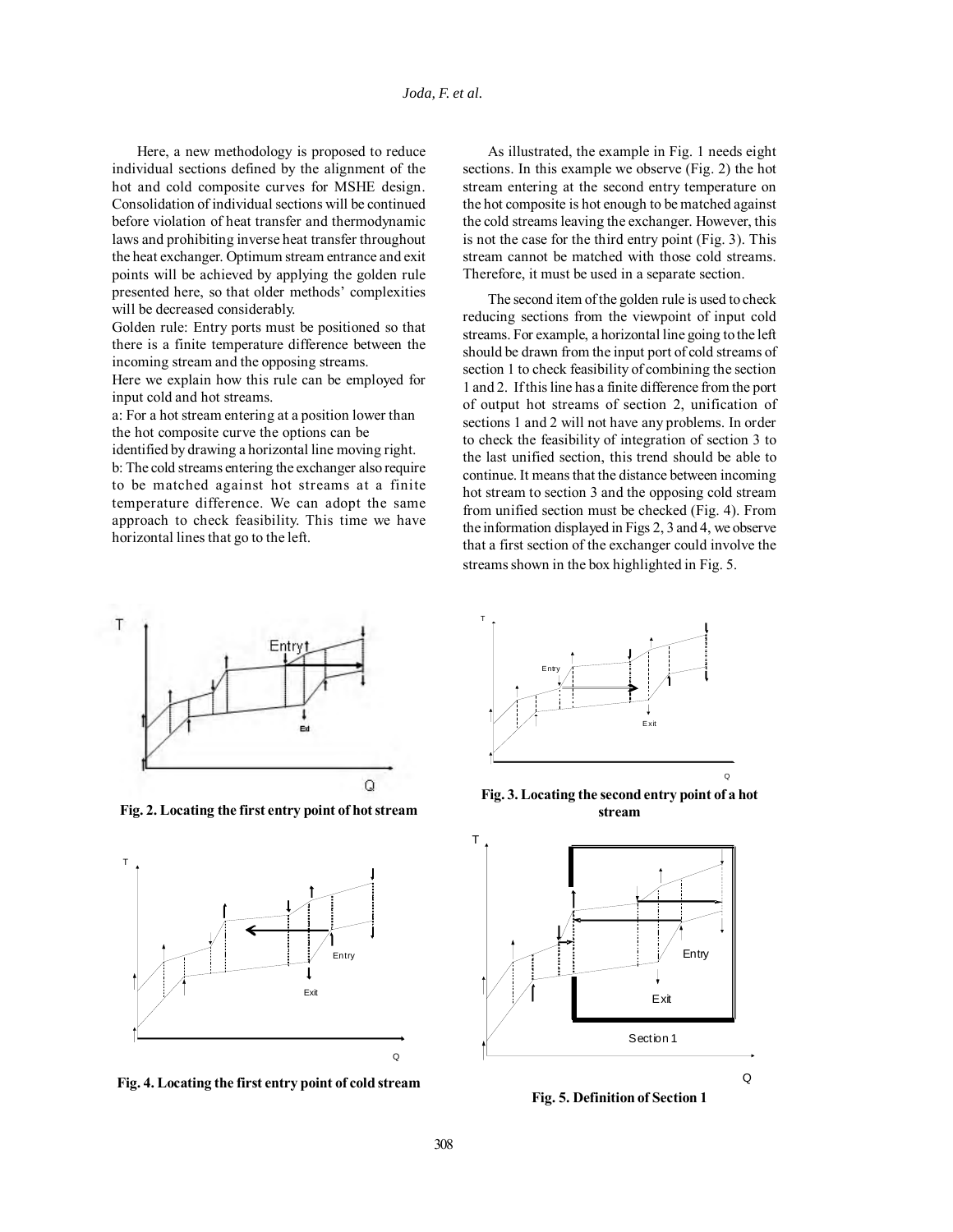Moving to the next section we observed that it is the entry of a cold stream that is the limiting factor (Fig. 6). This leads directly to the definition of the second section (Fig. 7). The third section simply completes the duties (Fig. 8).

Thus heat recovery of network in this example is changed to three sections using the developed method. A computer program has been written to implement this method for any case In this paper, GA is the outer layer of optimization problem. It is used to determine the type of fins, such that flow length (*L*) of all streams in each section must be equaled and MSHE in different sections have the same height (H). These constrains are formulated as shown in equations 19 and 20, and satisfied by penalty method (Yeniay and Ankara, 2005).

$$
L_{1,j} = L_{2,j} = \dots = L_{m,j} \qquad j = 1 \dots N \tag{21}
$$

$$
H_1 = H_2 = \cdots = H_N \tag{22}
$$

wherem is the summation of available streams per each section. Pressure drop of all streams should be lower or equal to their allowable pressure drop.

$$
\sum_{j=1}^{N} dP_{i,j} \le \Delta P \left(\Delta P_{allowable} \right)_i \qquad k = 1 \cdots m \tag{23}
$$

The objective is to minimize TAC, which is expressed by the following equation: The capital costs and operating and maintenance costs are determined from Peng and Ling (2008):

$$
(24)
$$

Total Annual Cost(TAC) = Capital Cost + Operating

and Maintenece Cost = IC + OMC

$$
IC = (f_c + A \times u_c) \times C_1 \tag{25}
$$

$$
C_1 = \frac{\left(1+i\right)^{t_P}}{t_P} \tag{26}
$$







**Fig.7. Definition of Section 2**



**Fig. 8. Definition of Section 3**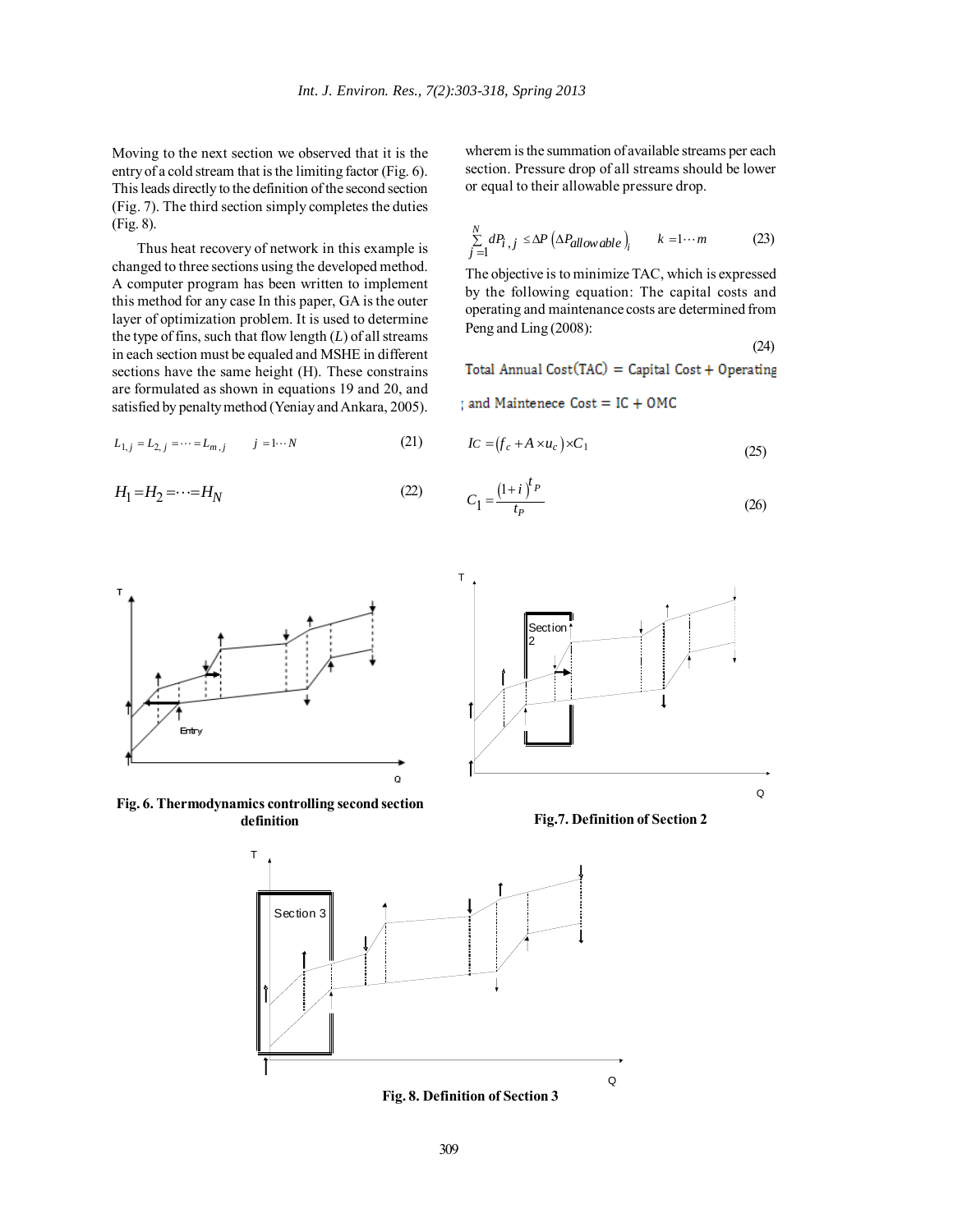$$
OMC = \frac{(E_C + E_h) \times AH \times fe}{1000}
$$
 (27)

where E is pumping power and can be determined from the following equation:

$$
E_n = \frac{\Delta P_n \dot{m}_n}{\rho_n \eta_P} \tag{28}
$$

The method proposed here simultaneously determines the MSHE geometric dimensions, the thermal-hydraulic parameters in all heat recovery sections per generation. Full pressure drop utilization of one stream (say critical stream) is a design objective which is obtained during the design steps. A modified Newton-Raphson method is used to solve the nonlinear set of equations shown in the following equation.

$$
dP_{c,1} + dP_{c,2} + \cdots + dP_{c,N} = dP_c \left( \text{allowable} \right)
$$
  
\n
$$
nW \left( \text{Total} \right)_{1} = nW \left( \text{Total} \right)_{2}
$$
  
\n
$$
nW \left( \text{Total} \right)_{2} = nW \left( \text{Total} \right)_{3}
$$
  
\n
$$
\vdots
$$
\n(29)

 $nW (Total)_{N-1} = nW (Total)_{N}$ 

where N is equal to the number of sections. Total number of layers (nW $(Total)$ ) and pressure drop of critical stream  $(dP_{C,j})$  per j<sup>th</sup> section are selected as independent variables obtained by knowing the Reynolds number of critical stream for given fin type and heat duty. The passage number of other streams can be calculated after knowing the number of layers of critical streams owing to the same passage-wise heat transfer rate per section.

#### **RESULTS & DISCUSSION**

Here, two case studies are investigated to show the effect of section reduction on TAC. TAC is calculated based on parameter values given in Table 1. Minimum temperature approach at pinch point is an important factor for minimizing the utility demand of the process and the capital cost of the plant heat exchanger equipment, that it is determined during the targeting. Here, only one minimum temperature approach is considered for both examples. Because the reason is that the main aim of this work is to compare the results of MSHE design when vertical heat transfer is used to obtain the necessary blocks with section reduction method has been applied. (fig.9).

*Case study I:* In the first example as shown in Table 2, there are three hot streams and five cold streams. Heat recovery for this example is divided to four sections, if the composite curves are constructed at  $\Delta T_{min} = 6$  °C and vertical heat transfer is assumed (Wang and Sunden, 2001). Fig. 10 shows the number of constant enthalpy interval (section) on the composite curves. It is assumed that allowable pressure drops are linearly distributed through the entire heat recovery network.

Some needed parameter values to design like plate thermal conductivity and plate thickness, have not been presented by Wang and Sunden (2001). Therefore, in this paper in addition to design of MSHE based on new method, MSHE design has been also accomplished based on current method to increase accuracy of comparing of the results of MSHE design between dividing of heat recovery based on vertical heat transfer and new presented method, . Heat recovery is divided to three sections after implementation of the new method presented in this study. Second and third sections are combined to make a new section as shown in Fig. 10. It is impossible to reduce more, because of thermodynamics constraints. The optimization variables must be regulated to achieve unified flow length of streams and MSHE height. In this example, the fin type of hot and cold streams flowing into the layers are optimization variables of GA. Stream C1 can utilize its full allowable pressure drop along the length of MSHE. Here, MSHE width is set to one meter. Pressure drop and necessary heat transfer area of each stream through the heat recovery networks are shown in Table 4. After calculating stream heat load and cross sectional area using given fin parameters, the necessary number of layers per each stream can be determined. Heat transfer coefficient and MSHE length and height will be calculated according to Eq. 15 and 20. If fin number belongs to rectangular plain or strip fin group, cross sectional area is calculated based on Eq. 19; otherwise the cross sectional area will be calculated using Eq. 18 which is useful for louvered fin or triangular plain fin type. This process must be applied for all streams per all sections. Therefore, Geometric dimensions of MSHE (length and height) given in Table 3 can be calculated. If vertical heat transfer is assumed, then there will be 17 optimization variables which are equal to the number of fins employed in flow passage of hot and cold streams flowing in four sections, but this number is reduced to 13 when the new proposed method of section reduction is used. Before applying the new proposed method to define the necessary sections, as shown in the Fig. 10, Streams  $H_1$  and  $C_1$  exist in the first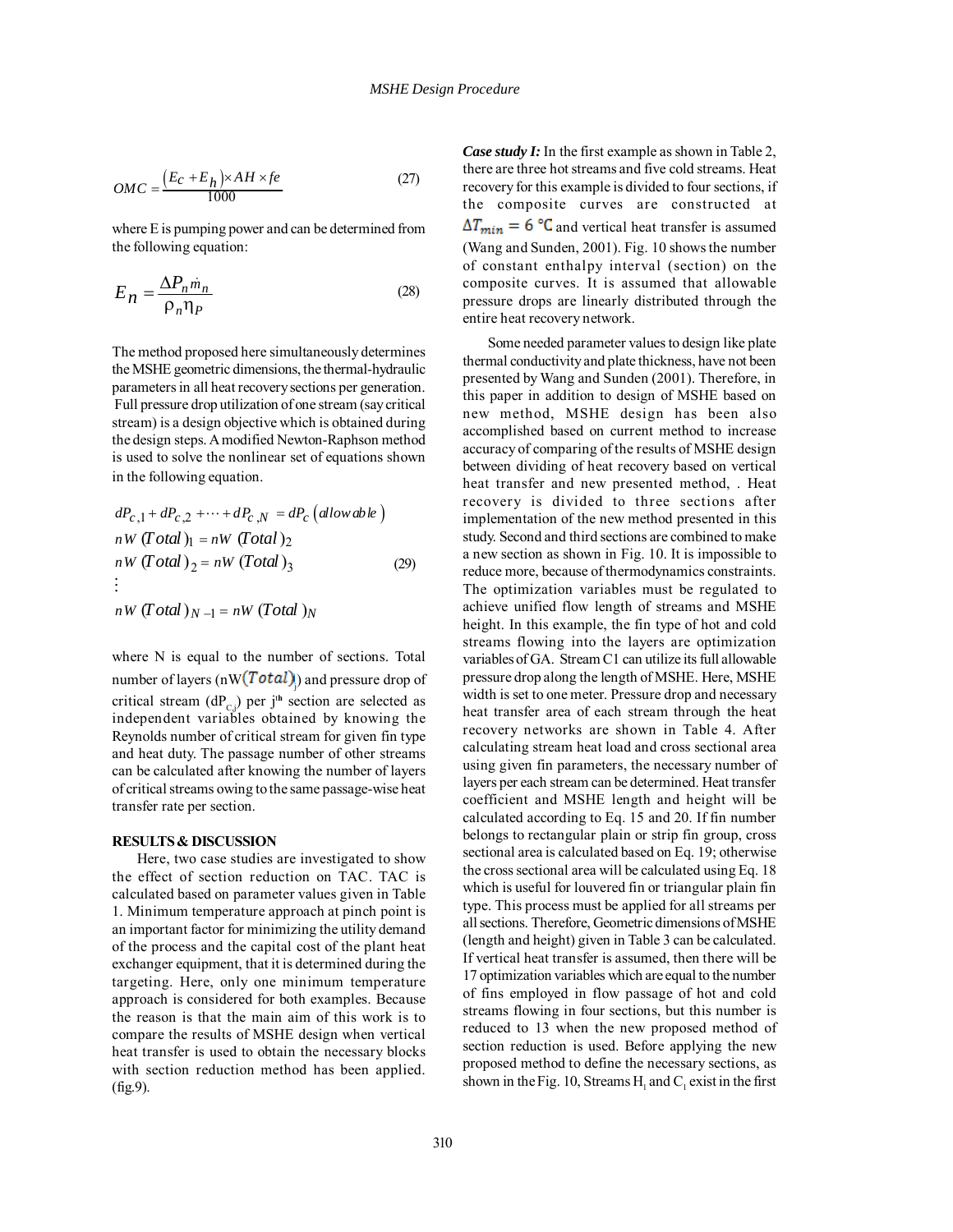**Table 1. Values of economic parameters in equations 23 and 24**

| parameter | uc(S/m <sup>2</sup> ) | fc(S) | $AH$ (hr/year) | fe (\$/kWh) | i(% | tp (years) |
|-----------|-----------------------|-------|----------------|-------------|-----|------------|
| values    | 1900                  | 30000 | 8000           | 0.065       |     | l O        |

fe: electric cost (\$/kWh), fc : fixed cost (\$), uc: unit cost of PFHE per unit area ( $\frac{s}{m^*}$ ), i : Interest rate (%),  $\frac{s}{n^*}$ : operating period (year)



**Fig. 9. MSHE Design Algorithm based on reduced sectionsusing GA**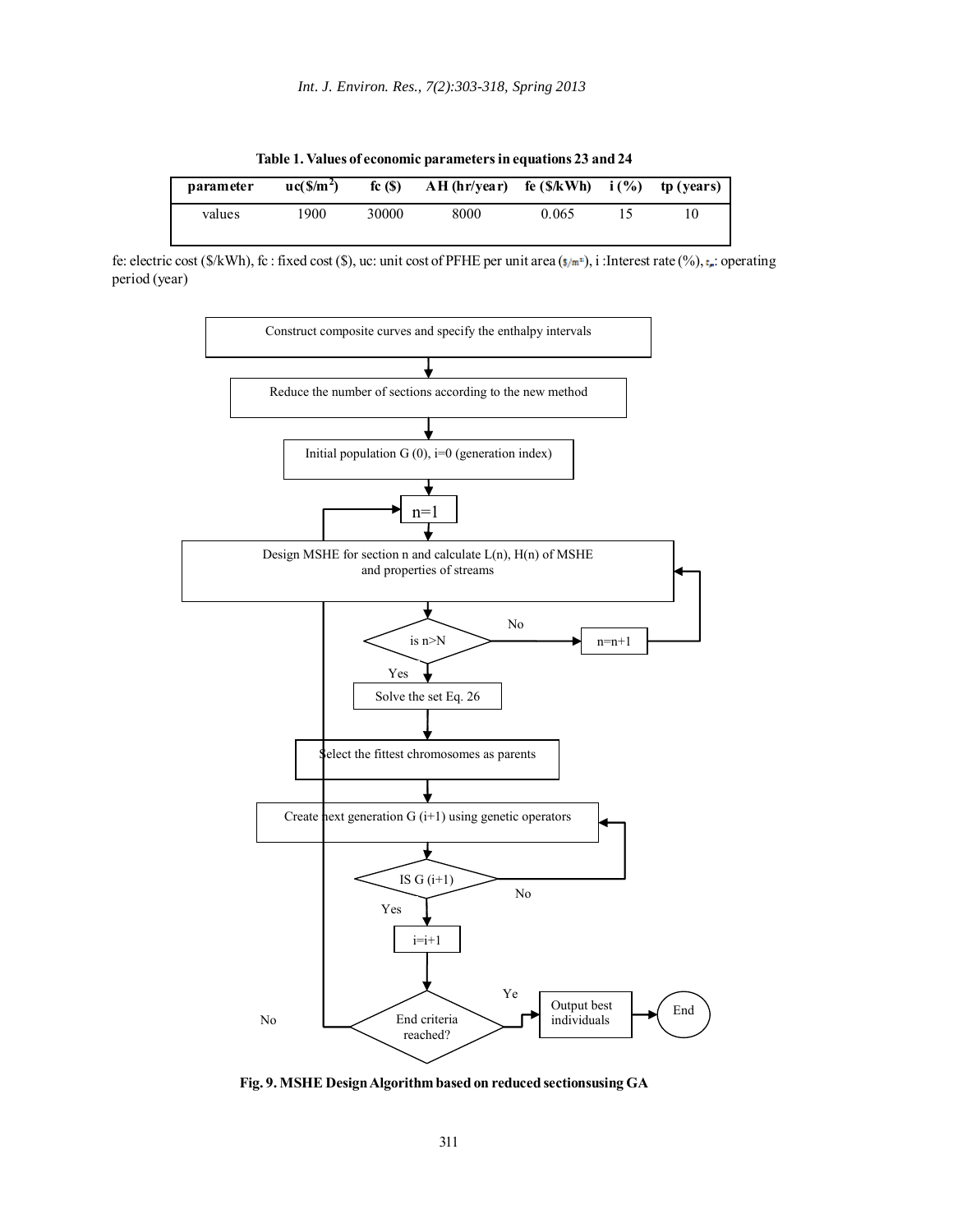## *Joda, F. et al.*

| <b>Stream</b>  | <b>Ts</b>        | Tt | m      | Pr             | Cp   | ρ    | μ       | ΔP    |
|----------------|------------------|----|--------|----------------|------|------|---------|-------|
| H1             | 88               | 38 | 29.17  | $\overline{4}$ | 3800 | 1050 | 0.0004  | 25000 |
| H2             | 76               | 40 | 96.25  | 3              | 4180 | 990  | 0.0005  | 70000 |
| H <sub>3</sub> | 76               | 40 | 137.58 | 3              | 4180 | 990  | 0.0005  | 80000 |
| C <sub>1</sub> | $\boldsymbol{0}$ | 45 | 43.73  | 7              | 4180 | 990  | 0.001   | 40000 |
| C <sub>2</sub> | 45               | 70 | 60.23  | 3              | 4180 | 990  | 0.0005  | 50000 |
| C <sub>3</sub> | $\mathbf{0}$     | 60 | 62.15  | 5              | 4180 | 990  | 0.0008  | 60000 |
| C <sub>4</sub> | 60               | 70 | 76.45  | 3              | 4180 | 990  | 0.00004 | 6000  |
| C <sub>5</sub> | 70               | 90 | 38.5   | 2              | 4180 | 990  | 0.00004 | 30000 |

**Table 2.Stream data and physical properties, Example I (Wang & Sunden, 2001)**

Ts: supply temperature ( $°C$ ), Tt: target temperature ( $°C$ ),  $\dot{m}$ : mass flow rate of a stream (kg/s), Pr: Prandtl number, Cp: specific heat of stream  $(J/\text{kg K})$ ,  $\mu$ : dynamic viscosity (kg/m s),  $\rho$ : density (kg/m<sup>2</sup>),  $\Delta P$ : pressure drop (Pa)



**Fig.10. minimum number of sections, Example I**

**Table 3. Comparing between MSHE dimension from Current methods and New method, Example I**

| <b>Section</b> | <b>Current Method</b> |      |      | <b>New Method</b> |
|----------------|-----------------------|------|------|-------------------|
|                | H(m)                  | L(m) |      | L(m)              |
|                | 0.87                  | 0.27 | 0.74 | 0.26              |
| 2              | 0.87                  | 0.58 | 0.74 | 0.98              |
| 3              | 0.87                  | 0.66 | 0.76 | 0.421             |
| 4              | 0.87                  | 0.6  |      |                   |

H: effective exchanger Height, L: effective exchanger Length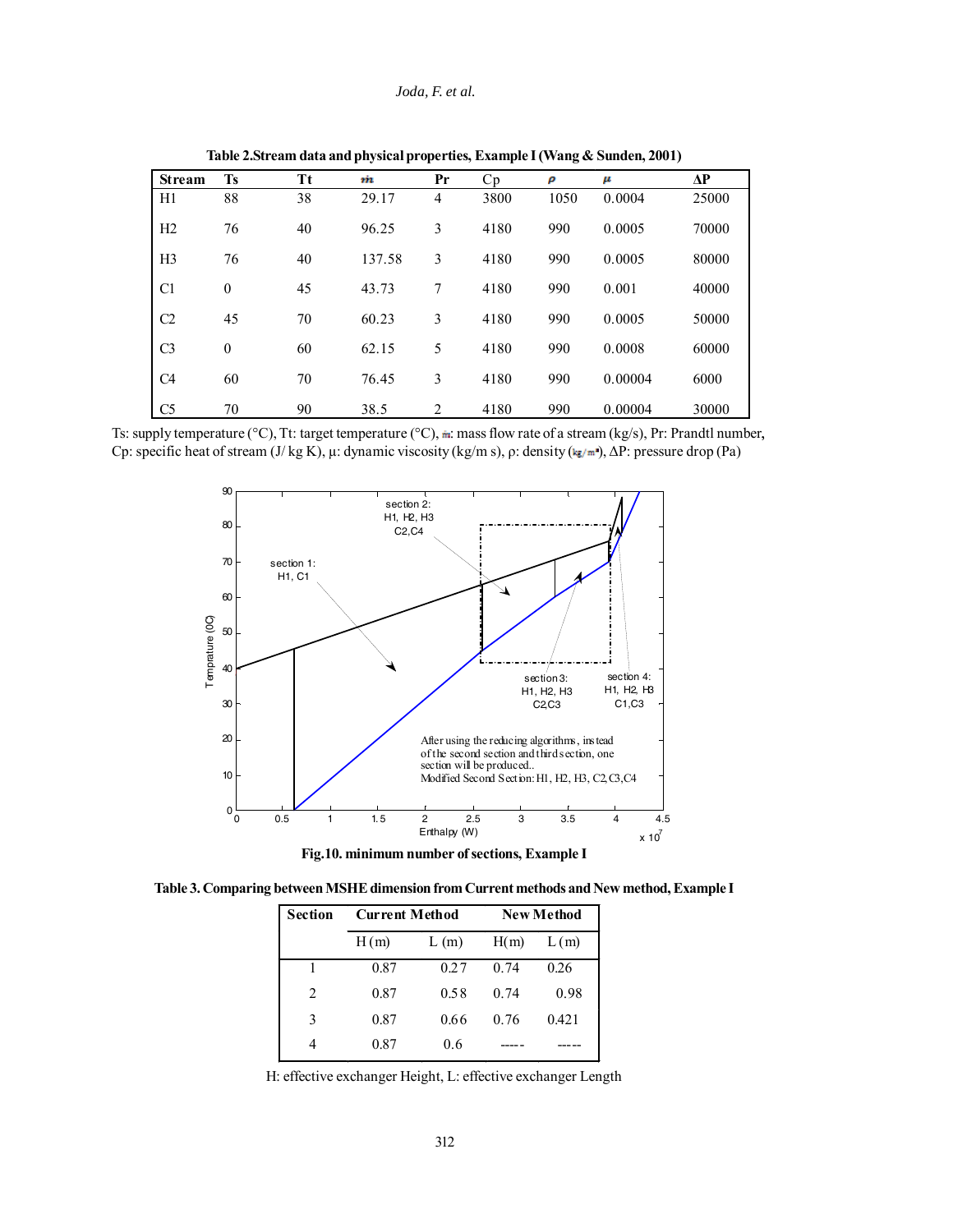| <b>Stream</b>  |                 | Current Method |                 | New Method |
|----------------|-----------------|----------------|-----------------|------------|
|                | $\Delta P$ (Pa) | $A(m^2)$       | $\Delta P$ (Pa) | $A(m^2)$   |
| H1             | 21020.19        | 352.13         | 21021.67        | 128.7872   |
| H <sub>2</sub> | 17912.28        | 279.25         | 11539.87        | 286.1093   |
| H <sub>3</sub> | 15737.52        | 521.21         | 10109.33        | 387.5414   |
| C <sub>1</sub> | 2547.77         | 149.93         | 2758.064        | 175.2457   |
| C <sub>2</sub> | 4886.81         | 202.37         | 22192.31        | 286.5414   |
| C <sub>3</sub> | 5036.19         | 385.4          | 12228.73        | 278.8826   |
| C <sub>4</sub> | 2820.00         | 120.97         | 14241.68        | 192.5887   |
| C5             | 188.03          | 104.82         | 73.99668        | 142.1171   |

**Table 4. Pressure drop and Heat transfer area calculated by current and New Method, Example I**

A: Heat transfer area

section so that add 2 optimization variables to the list of total variables.  $H_1$ ,  $H_2$ ,  $H_3$ ,  $C_2$  and  $C_4$  (five variables) are the streams flowing in the second section. Section 3 includes  $H_1$ ,  $H_2$ ,  $H_3$ ,  $C_2$  and  $C_3$  (five variables) and in the section 4, there are  $H_1$ ,  $H_2$ ,  $H_3$ ,  $C_1$  and  $C_3$  (five variables). Since, after using the new method, section 2 and 3 create a unit section, 4 variables will be subtracted from the total variables. It means that, we have 13 variables to design an MSHE based on new method. Hence, the computation become simpler and the required time for MSHE design will be reduced.

To achieve an optimum solution using GAs, it is necessary to select GA parameters such as population size and crossover and mutation probabilities correctly. First, an iterative process was used to determine the population number, and then the mutation rate and crossover rate were checked. The value of crossover and mutation are set to 0.7 and 0.08, respectively after applying this iteration process. Initial population which is an important parameter to get convergence, is set to 125 chromosomes per each generation.

*Case study II:* The second case is a crude oil preheats train which includes 6 hot streams and one cold stream. The flow sheet of process and the relevant data for the process are shown in Fig. 11 and ýTable 5, respectively (Picon and Polley, 1999). The composite curves in Fig. 12 are set to have a minimum temperature difference  $(\Delta T_{\text{min}})$  of 30<sup>æ%</sup>C. The exchanger is divided to seven sections, if vertical heat transfer is valid. The number of variables of GA which represents the total number of available hot and cold streams at all individual sections is equal to 27. After using the new method to determine the optimum entrance and exist of streams along the exchanger, the number of sections will be reduced to three and the number of variables will be equal to 15 as shown in Fig. 13. Subsequently, it leads to decreased number of iterations to solve the nonlinear set of equations and the optimum fitness

will be obtained in less time. The necessary CPU-time to get the optimum results for MSHE design based on current method using a PC, Pentium four (830 MHz/ 4MB RAM) takes two hours, while MSHE design based on the new method is accomplished during half an hour.

The presented results of MSHE design by Picon and Polley are not suitable to show the effect of applying the proposed method on TAC, Because they designed an MSHE based on LMTD method which we cannot use this method to design after using the new method. Therefore, in this example, the design results of current method have been reproduced.

For this case, MSHE design is also performed based on 1.0 m width. The hot stream H4 which flows through heat recovery is selected as critical stream. Final dimensions of MSHE obtained from current and proposed method are compared in Table 6. Total pressure drop and heat transfer surfaces of the individual streams are presented in Table 7. The details of each section of MSHE calculated by the proposed method are given in Tables 8 to 10. Proper fin types used in the fluid flow passages are specified by GA to minimize the difference between MSHE height in each individual section. In this case, also like the first case study, an iteration process is used to determine GA parameters. The value of crossover, mutation and Initial Population are set to 0.7, 0.05 and 125 chromosomes, respectively. Table 11 presents a comparison between MSHEN TAC obtained from new and current methods for both examples. The results show a considerable improvement of TAC, 11.11% for the first example and 7.1% for the second one, due to using a new method to reduce the number of sections and locate the optimum entry and exit points of streams. When optimizing entrance points, overall area for a network is minimized. The effect of area reduction on the volume and then cost completely differs from the results reported in Table 11.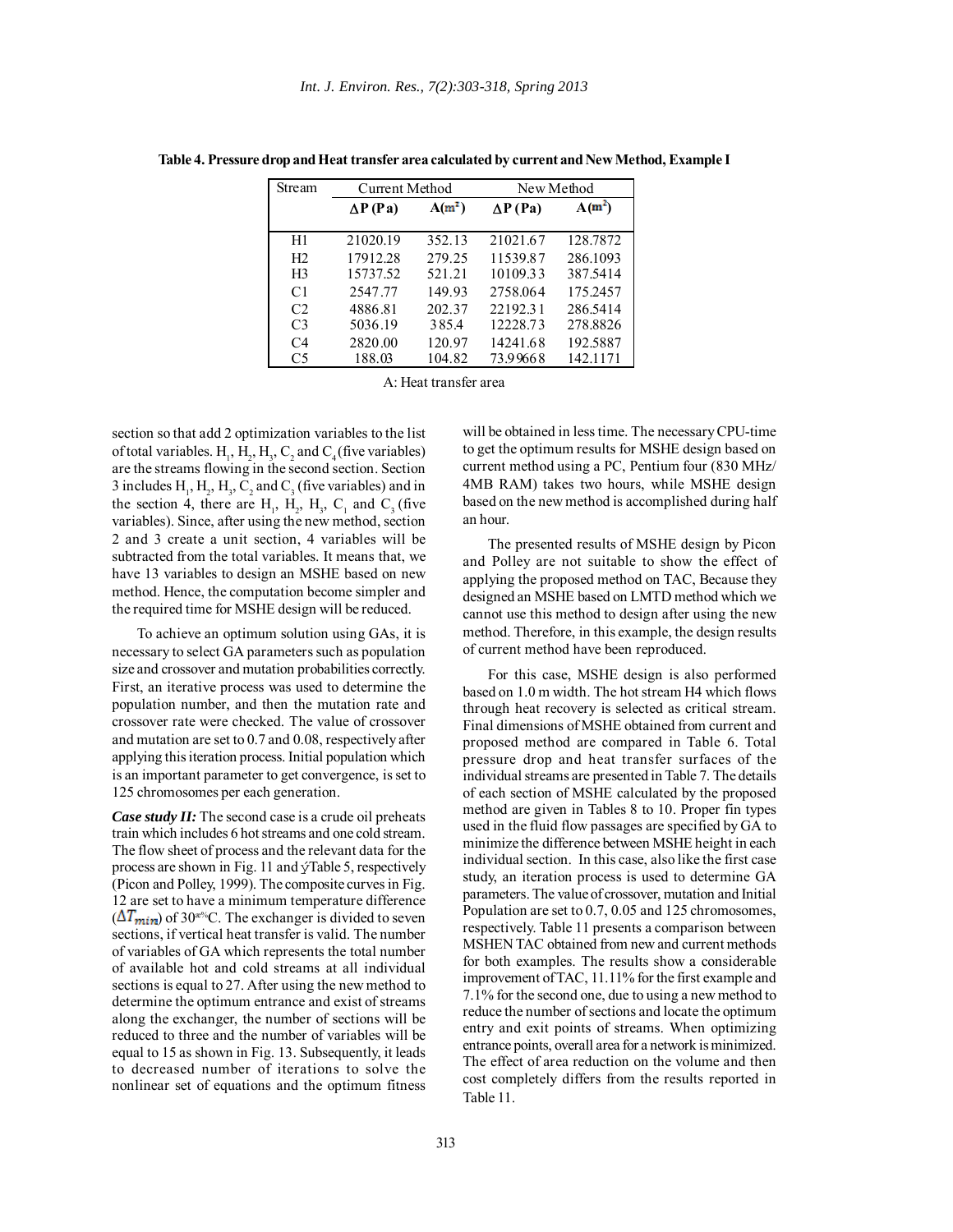## *MSHE Design Procedure*



**Fig.11. Process flow sheet, Example II**



| <b>Stream</b> | Ts   | Tt  | m   | ЛP    |     | Cр   | $\mu$ | K    | R       |
|---------------|------|-----|-----|-------|-----|------|-------|------|---------|
| Kerosene (H1) | 80   | 30  | 23  | 45630 | 700 | 2600 | 0.3   | 0.12 | 0.00144 |
| LGO(H2)       | 270  | 40  | 44  | 59880 | 700 | 2600 | 0.4   | 0.12 | 0.00142 |
| HGO(H3)       | 350  | 30  | 13  | 29470 | 750 | 2600 | 0.5   | 0.12 | 0.00140 |
| $ATB$ (H4)    | 380  | 50  | 56  | 85960 | 750 | 2600 | 0.5   | 0.12 | 0.00142 |
| Naphtha (H5)  | l 50 | 100 | 253 | 65360 | 630 | 2600 | 0.2   | 0.12 | 0.00137 |
| BPA(H6)       | 290  | 190 | 148 | 74760 | 750 | 2600 | 0.4   | 0.12 | 0.00157 |
| Crude $(Cl)$  | 20   | 390 | 200 | 72440 | 800 | 2600 | 1.0   | 0.12 | 0.00147 |

κ: plate thermal conductivity (w/m<sup>n</sup>C), R: Fouling (m2ÚC/W)

ATB: atmospheric tower bottoms, BPA: Bisphenol A, HGO: heavy gas oil, LGO: light gas oil

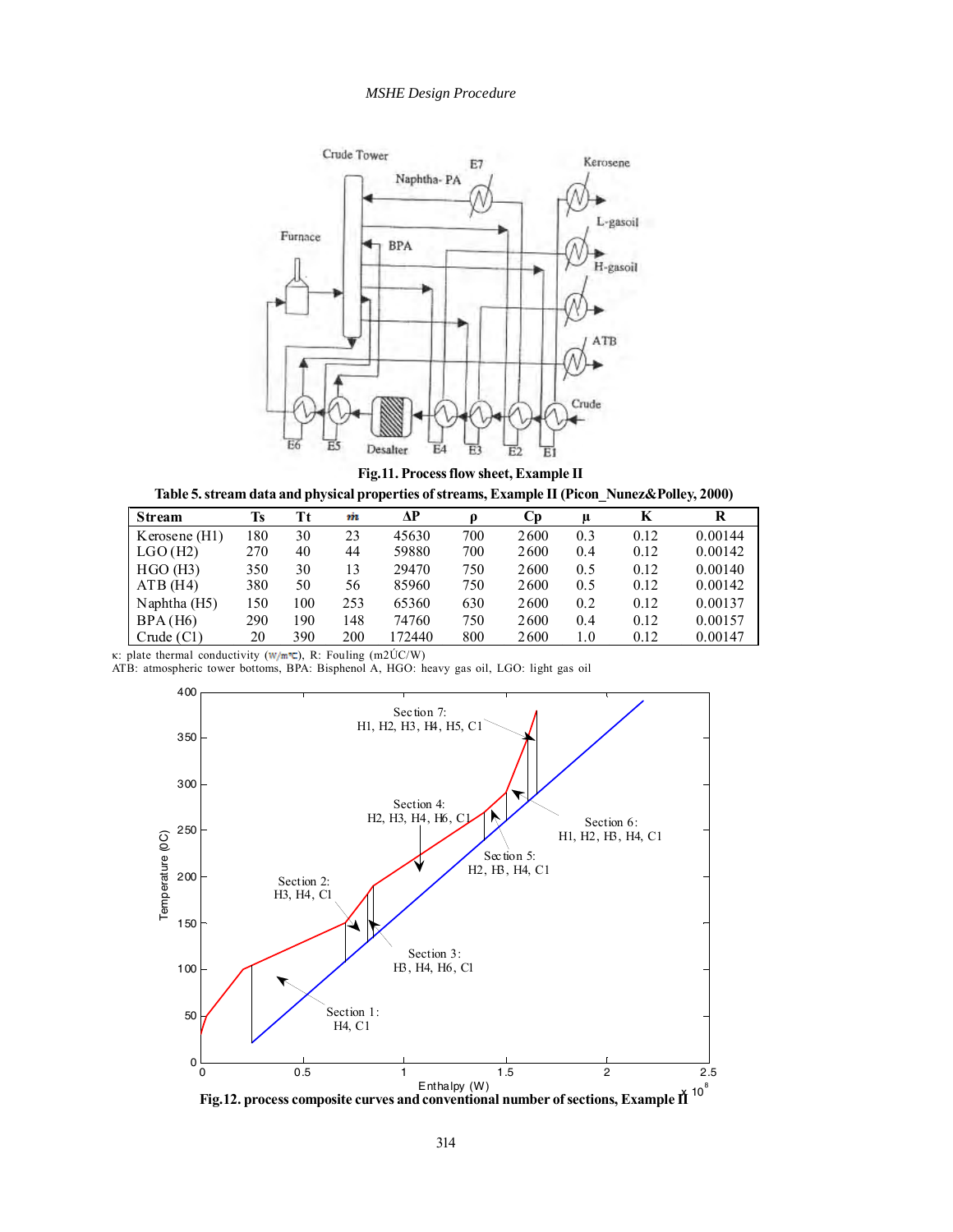

**Table 6. Comparing between MSHE dimension from Current method and New method, Example II**

| <b>Section</b> | <b>Current Method</b> |      |      | <b>New Method</b> |      |      |  |
|----------------|-----------------------|------|------|-------------------|------|------|--|
|                | H(m)                  | (m)  | (m)  | H(m)              | (m)  | m    |  |
|                | 2.0                   | 0.15 | 0.3  | 1.95              | 12   | 2.34 |  |
| 2              | 2.0                   | 0.2  | 0.4  | 1.95              | 0.95 | 1.85 |  |
| 3              | 2.0                   | 0.55 | 1.1  | 1.95              | 0.9  | 1.76 |  |
| 4              | 2.0                   | 1.6  | 3.2  |                   |      |      |  |
|                | 2.0                   | 0.13 | 0.26 |                   |      |      |  |
| 6              | 2.0                   | 0.35 | 0.7  |                   |      |      |  |
|                | 2.0                   | 0.5  |      |                   |      |      |  |

| V: Heat exchanger volume |
|--------------------------|
|--------------------------|

**Table 7. Pressure drop and Heat transfer area calculated by current and New Method, Example II**

| <b>Stream</b>  |          | <b>Current Method</b> |          | New Method      |
|----------------|----------|-----------------------|----------|-----------------|
|                | $A(m^2)$ | $\Delta P$ (Pa)       | $A(m^2)$ | $\Delta P$ (Pa) |
| H1             | 101.5803 | 7422.444              | 49.78    | 7970.57         |
| H <sub>2</sub> | 585.6436 | 14903.94              | 359.95   | 13551.59        |
| H <sub>3</sub> | 302.6148 | 16217.14              | 220.54   | 16685.76        |
| H <sub>4</sub> | 1336.748 | 70099.09              | 1489.77  | 70012.42        |
| H <sub>5</sub> | 533.9726 | 5562.36               | 312.68   | 13077.75        |
| H <sub>6</sub> | 1673.656 | 8916.974              | 1349.94  | 12089.97        |
| C <sub>1</sub> | 5279.347 | 25126.1               | 5367.32  | 56524.01        |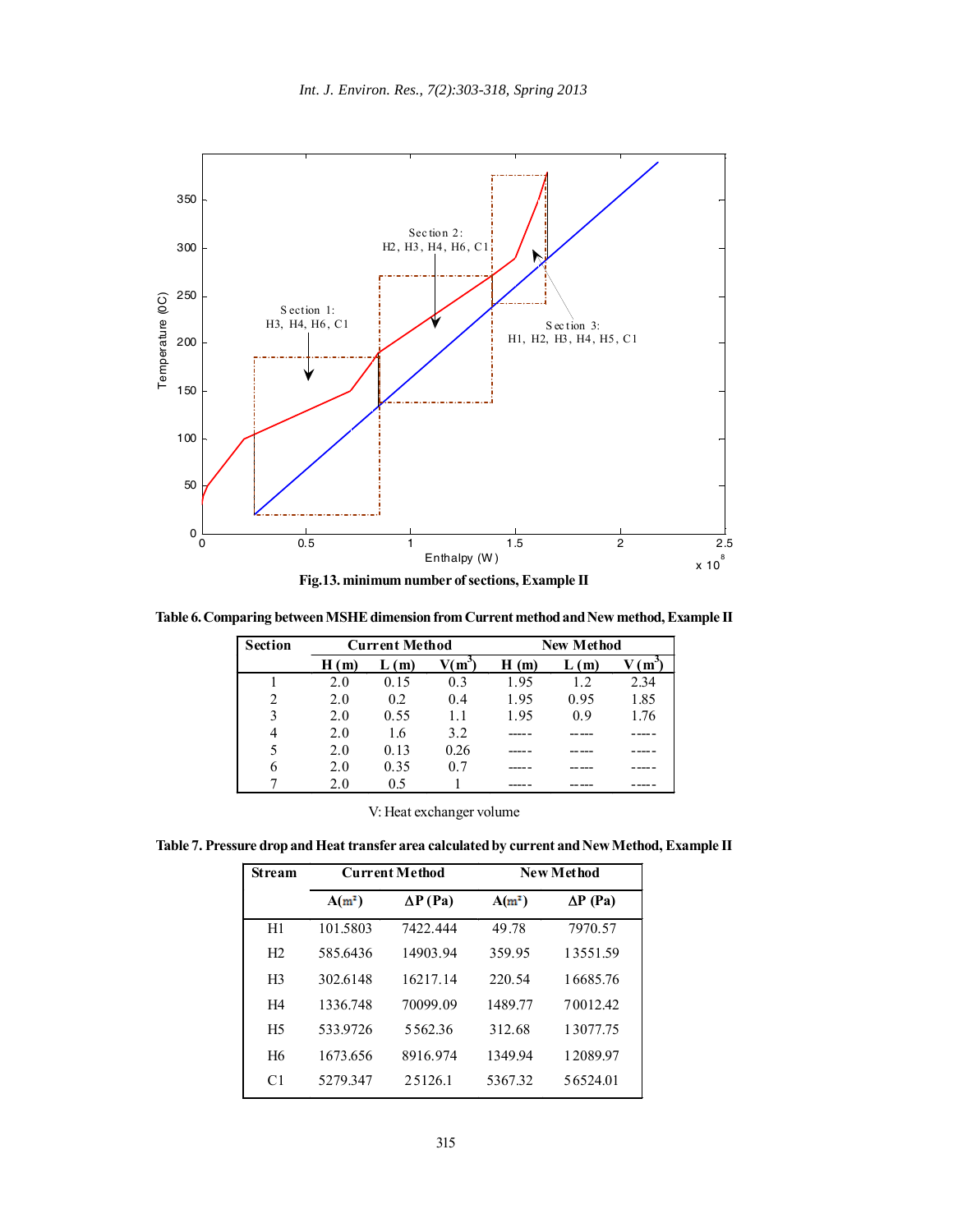# *Joda, F. et al.*

| Stream         | $\mathbf{n} \mathbf{W}$ | Re          | h(W/m <sup>2</sup> K) | $\mathbf n$ | $\Delta P$ (Pa) | $A(m^2)$ | Fin Type           |
|----------------|-------------------------|-------------|-----------------------|-------------|-----------------|----------|--------------------|
| H <sub>3</sub> | 12.58                   | 1522.3<br>9 | 919.81                | 0.91        | 2745.83         | 86.02    | $LF: 3/8-6.06$     |
| H <sub>4</sub> | 74.49                   | 442.89      | 282.32                | 0.9         | 395.56          | 1203.44  | PF: 11.11(a)       |
| H 6            | 35.8                    | 3155.4      | 3023.91               | 0.58        | 7800.64         | 593.06   | $LF: 1/7-15.75(D)$ |
| C1             | 515.5<br>8              | 122.87      | 1763.71               | 0.89        | 32929.03        | 1889.23  | PF: 46.45T         |

**Table 8. Final results for Section 1, Example II**

LF: louvered fin, PF, plain fin

**Table 9. Final results for Section 2, Example II**

| Stream         | nW     | Re      | h(W/m <sup>2</sup> R) | η    | $\Delta P$ (Pa) | $A(m^2)$ | <b>Fin Type</b>    |
|----------------|--------|---------|-----------------------|------|-----------------|----------|--------------------|
|                |        |         |                       |      |                 |          |                    |
| H <sub>2</sub> | 22.10  | 1666.80 | 2500.72               | 0.71 | 5682.84         | 251.3021 | $SF: 1/8-13.5$     |
| H <sub>3</sub> | 6.53   | 1012.98 | 2130.43               | 0.63 | 77849           | 97 94043 | $SF: 1/9-22.68$    |
| H4             | 28.13  | 3351 35 | 4813.47               | 0.91 | 63461.82        | 128.7817 | $SF: 1/10-19.35$   |
| H <sub>6</sub> | 66.09  | 1881.48 | 1904.19               | 0.76 | 4289.33         | 756.876  | $WF: 11.5 - 3/8$ W |
| C1             | 413.41 | 1 22.87 | 2442.75               | 0.68 | 13480.27        | 1858.022 | SF: 1/10-27.3      |

SF: strip fin, WF: wavy fin

# **Table 10. Final results for Section 3, Example II**

| <b>Stream</b>  | nW     | Re       | h(W/m <sup>2</sup> K) | η    | $\Delta P$ (Pa) | $A(m^2)$ | Fin Type            |
|----------------|--------|----------|-----------------------|------|-----------------|----------|---------------------|
| H1             | 9.80   | 5758.04  | 2245.36               | 0.83 | 7970.57         | 49.78    | LF: $3/8(a) - 6.06$ |
| H <sub>2</sub> | 18.75  | 3587.68  | 1970.51               | 0.83 | 7868.75         | 108.65   | LF: $3/8(a)-8.7$    |
| H <sub>3</sub> | 5.54   | 2506.55  | 1719.39               | 0.83 | 6155.03         | 36.57    | SF: $1/4(s)$ -11.1  |
| H4             | 23.86  | 2506.55  | 1719.39               | 0.83 | 6155.03         | 157.55   | SF: $1/4(s)$ -11.1  |
| H <sub>5</sub> | 64.79  | 14373.79 | 3699.4                | 0.76 | 13077.75        | 312.68   | LF: $3/8(a) - 6.06$ |
| C1             | 413.82 | 122.74   | 2443.96               | 0.68 | 10114.71        | 1720.07  | SF: 1/10-27.3       |

| Table 11.Comparison between Total area and TAC obtained from new and current methods |  |  |
|--------------------------------------------------------------------------------------|--|--|
|--------------------------------------------------------------------------------------|--|--|

|                   | <b>Example I</b> |            |                        |                                     | <b>Example II</b> |       |                           |                                     |
|-------------------|------------------|------------|------------------------|-------------------------------------|-------------------|-------|---------------------------|-------------------------------------|
| Method            | A(m2)            | V<br>(m3)  | Number of<br>Variables | <b>TAC</b><br>$(\frac{\sqrt{}}{2})$ | A(m2)             | V(m3) | Number<br>of<br>Variables | <b>TAC</b><br>$(\frac{\sqrt{}}{2})$ |
| Current<br>Method | 2116.07          | 1.84       | 17                     | 1642229.3<br>4                      | 9846.51<br>2      | 6.96  | 27                        | 7580717                             |
| New Method        | 1877.81<br>3     | 1.303<br>4 | 13                     | 1459724                             | 9149.98<br>3      | 5.95  | 15                        | 7045326                             |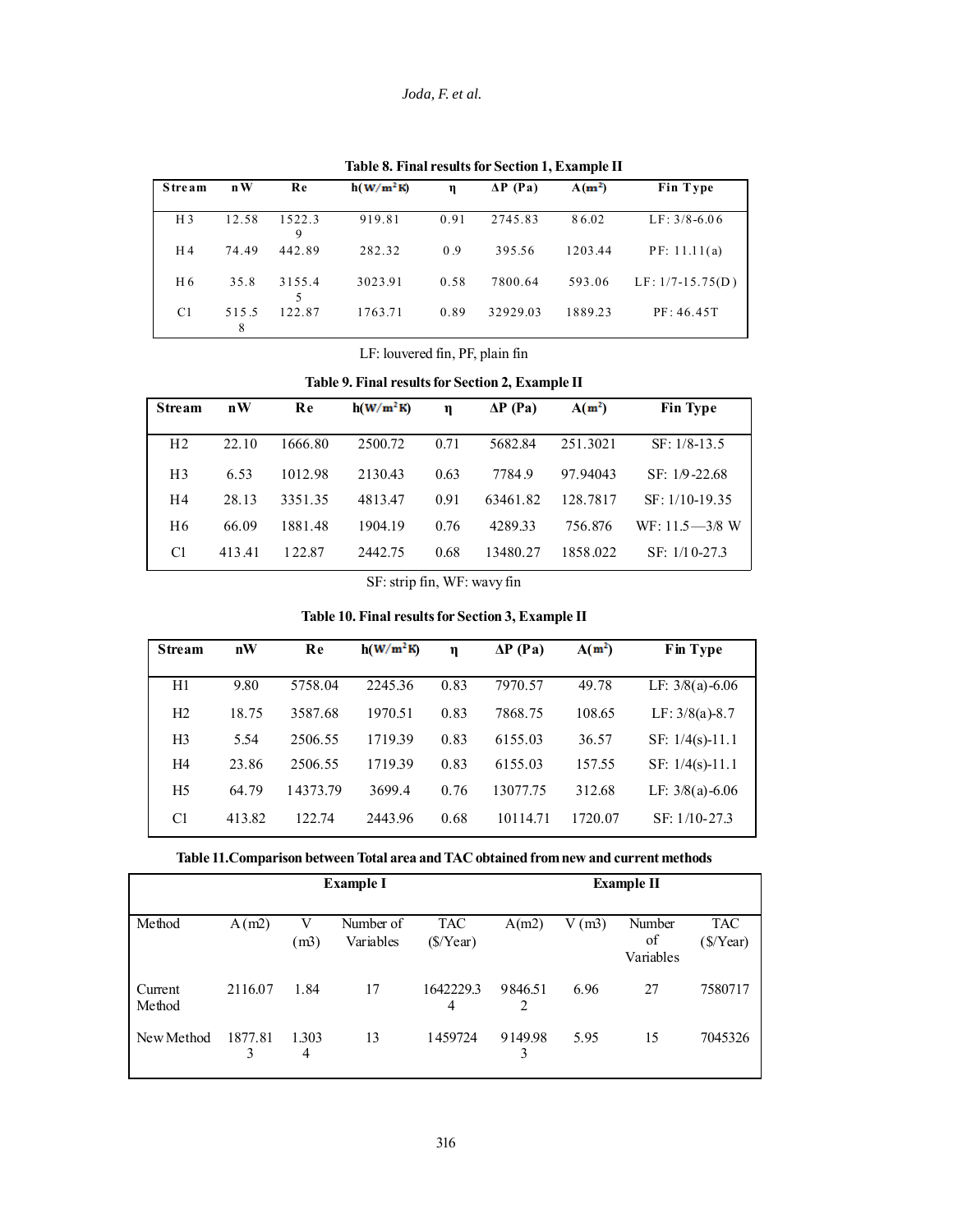# **CONCLUSION**

In this paper a new conceptual method is proposed to reduce the MSHE sections correspond to the enthalpy intervals on composite curves. The main feature of this method is merging the unnecessary MSHE sections which are obtained based on vertical heat transfer through the composite curves. Having found the optimum entrance and exit points of each stream along the heat exchanger length, the final MSHE presented less number of sections and less complexity in design. A computer program is written to find the optimum entrance/exit stream points according to the new proposed approach. This source is then linked with a GA code to identify the suitable fin types in order to achieve heat exchanger dimensions consistent with a real design. The methodology has been applied to the design of a MSHE for two industrial cases. The results indicated the high potential space and cost savings.

#### **REFERENCES**

Afandizadeh, Sh., Kalantari, N. and Rezaeestakhruie, H. (2012). A Partial Linearization Method for Multi-Objective Continuous Network Design Problem with Environmental Considerations. Int. J. Environ. Res., **6 (2)**, 381-390.

Ashrafi, Kh., Shafiepour, M. Ghasemi, L. and Najar Araabi, B. (2012). Prediction of Climate Change Induced Temperature Rise in Regional Scale Using Neural Network. Int. J. Environ. Res., **6 (3)**, 677-688.

Ataei, A., Iranmanesh, A. and Rashidi, Z. (2012). Life Cycle Assessment of Advanced Zero Emission Combined Cycle Power Plants. Int. J. Environ. Res., **6 (3)**, 801-814.

Boozarjomehry, R. B. and Masoori, M. (2007). Which method is better for the kinetic modeling: decimal encoded or binary genetic algorithm? Chemical Engineering Journal, **130**, 29–37.

Fan, Y. N. (1966). How to design plate fin heat exchangers, Hydrocarbon Process, **45**, 211-217.

Faruque Hasan, M. M., Karimi, I. A., Alfadala, H. E. and Grootjans, H. (2009). Operational Modeling of Multi-stream Heat Exchangers with Phase Changes. AIChE Journal, **55 (1)**, 150-171.

Ghosh, S., Ghosh, I., Pratihar, D. K., Maiti, B. Das, P. K. (2011). Optimum stacking pattern for multi-stream platefin heat exchanger through a genetic algorithm. International Journal Thermal Science, **50**, 214-224.

Haseler, L. (1983). Performance calculation methods for multi-stream plate fin heat exchangers. In: Heat Exchangers-Theory and Practice. Taborek, J., Hewitt, G.F. and Afgan, N. (Eds), Hemisphere Publishing, Y.N., pp. 495-506.

Kamath, R. S., Grossmann, I. E. and Biegler, L. T. (2009). Modeling of Multi-Stream Heat Exchangers with Phase Changes for Cryogenic Applications. Computer Aided Chemical Engineering, **27**, 921-926

Kays, W. M. and London, A. L. (1984). Compact Heat Exchangers. 3rd ed. McGraw Hill, NY, 156-276.

Mishra, M. (2004). Optimum Design of Crossflow Plate-Fin Heat Exchangers Trough Genetic Algorithm International Journal of Heat Exchangers, **5 (2)**, 379-401.

Nejadkoorki, F. and Baroutian, S. (2012). Forecasting Extreme PM10 Concentrations Using Artificial Neural Networks. Int. J. Environ. Res., **6 (1)**, 277-284.

Panjeshahi, M. H., Joda, F. and Tahouni, N. (2010). Pressure Drop Optimization in an Multi-Stream Heat Exchanger using Genetic Algorithms. Chemical Engineering Transaction, **21**, 247-252.

Peng, H. and Ling, X. (2008). Optimal design approach for the plate-fin heat exchangers using neural networks cooperated with genetic algorithms. Appl. Therm. Eng., **28**, 642–650.

Picon-Nunez, M., Polley, G. T. and Medina-Flores, M. (2002). Thermal Design of Multi-Stream Heat Exchangers. Applied Thermal Enginering, **22**, 1643–1660.

Picon-Nunez, M. and Polley, G. T. (2000). Methodology for the design of multi-stream plate-fin heat exchangers. In: Recent Advances in Analysis of Heat Transfer for Fin Type Surfaces. B. Sunden and Heggs, P.J. (Eds), WIT Press, Southampton, UK, pp. 251–276.

Prasad, B. S. V. (1996). The Sizing and Passage Arrangement of Multistream Plate-Fin Heat Exchangers. Heat Transfer Engineering, **17 (3)**, 35-43.

Prasad, B. S. V. and Gurukul, S. M. K. A. (1992). Differential methods for the performance prediction of multi-stream plate fin heat exchangers, Journal of Heat Transfer, **114**, 41-49.

Pua, L. M. (2001). Overall Optimization Framework for Multi-Stream Plate-Fin Heat Exchanger Network Synthesis, Ph.D. thesis, Department of Process Integration Manchester, UK.

Rashidi, Zh., Karbassi, A. R., Ataei, A., Ifaei, P., Samiee-Zafarghandi, R. and Mohammadizadeh, M. J. (2012). Power Plant Design Using Gas Produced By Waste Leachate Treatment Plant. Int. J. Environ. Res., **6 (4)**, 875-882.

Ravagnani, M. A. S. S, Silva, A.P., Arroyo, P. A. and Constantino, A. A. (2005). Heat exchanger network synthesis and optimisation using genetic algorithm. Applied Thermal Engineering, **25**, 1003-1017.

Shah R. K. and Sekulic, D. P. (2003). Fundamentals of Heat Exchanger Design. John Wiley & Sons, New Jersey, 574- 585.

Suessmann, W. and Mansour, A. (1979). Passage arrangements in plate-fin heat exchanger. Proceedings of 15th Int. Cong. Refrigeration. Venice, Italy, 421-429.

Yeniay, O. and Ankara, B. (2005). Penalty Function Methods for Constrained Optimization with Genetic Algorithms. Math. Comput. Applications, **10 (1)**, 45-56.